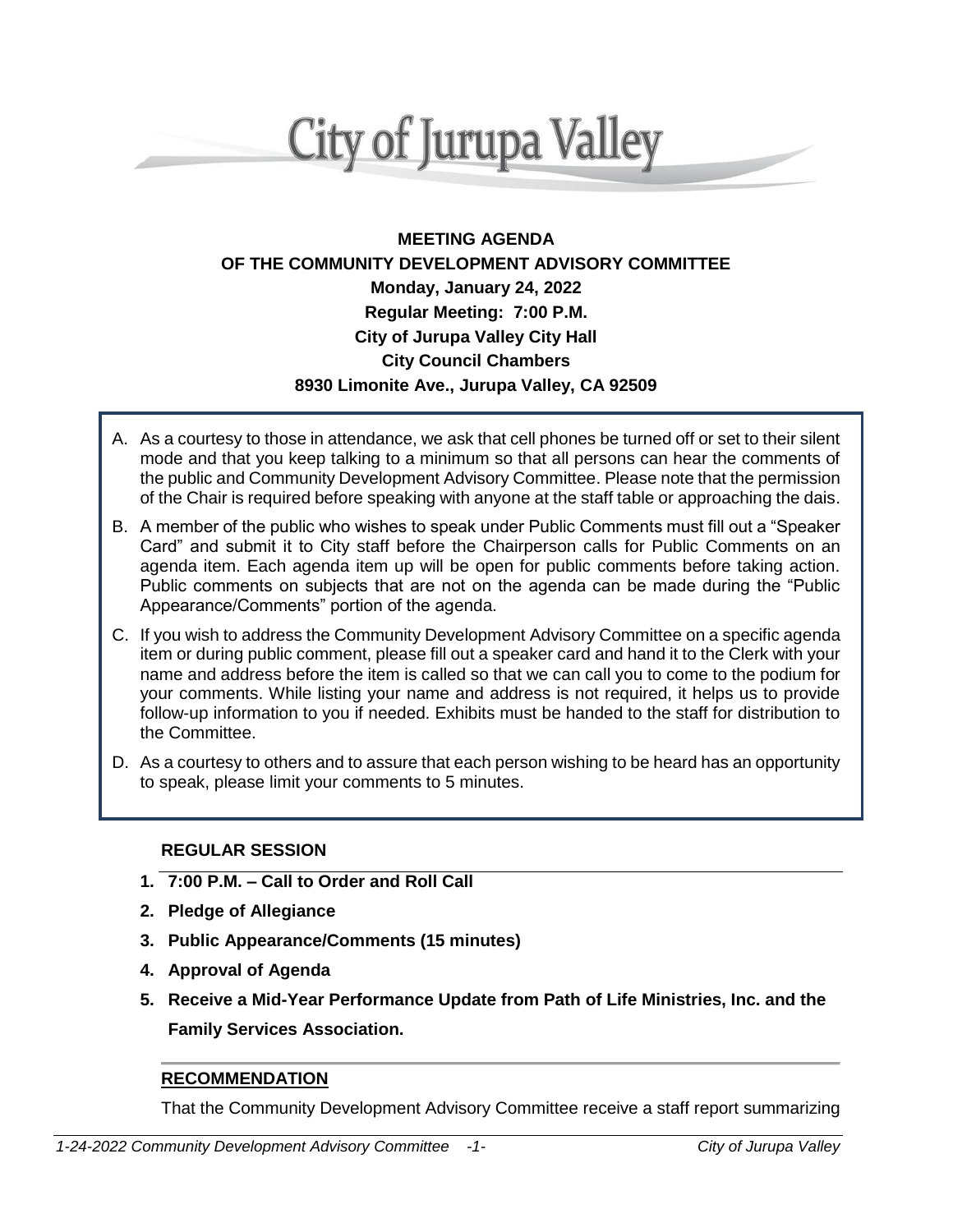the City of Jurupa Valley's CDBG activities from July 1, 2021 – December 31, 2021.

#### **6. Presentation from Path of Life Ministries, Inc. Providing a Mid-Year Update Related to Performance of the Subrecipient Agreement for Homelessness Services**

## **RECOMMENDATION**

That the Community Development Advisory Committee: 1) receive a staff report describing the terms of the Subrecipient Agreement for Homelessness Services by and between the City of Jurupa Valley and Path of Life Ministries, Inc.; and 2) receive a presentation regarding the performance of Path of Life in making progress towards the goals established by the Agreement for Homelessness Services and the City's Five-Year CDBG Consolidated Plan

#### **7. Presentation from Family Service Association Providing a Mid-Year Update Related to Performance of the Subrecipient Agreement for the Senior Nutrition Program**

## **RECOMMENDATION**

That the Community Development Advisory Committee: 1) receive a staff report describing the terms of the Subrecipient Agreement for the Senior Nutrition Program by and between the City of Jurupa Valley and the Family Service Association; and 2) receive a presentation regarding the performance of the Family Service Association in making progress towards the goals established by the Agreement for the Senior Nutrition Program and the City's Five-Year CDBG Consolidated Plan

## **8. Staff Report Describing the Public Service Grant Selection Process for the 2022- 2023 CDBG Program Year (Oral Report)**

## **RECOMMENDATION**

That the Community Development Advisory Committee: 1) receive a staff report summarizing the public service grant application process and a tentative timeline for CDBG-related activities for the 2022-2023 CDBG program year; and 2) provide direction to staff related to the public service grant application process and the tentative timeline for CDBG-related activities for the 2022-2023 CDBG program year proposed by city staff.

## **9. Public Appearance/Comments**

#### **10. Committee Member Comments**

**11. Adjournment**

*In compliance with the Americans with Disabilities Act and Government Code Section 54954.2, if you need special assistance to participate in a meeting of the Jurupa Valley CDAC Commission, please call (951) 332-6464. Notification at least 48 hours prior to the meeting or time when services are needed will assist staff in assuring that reasonable arrangements can be made to provide accessibility to the meeting or service.*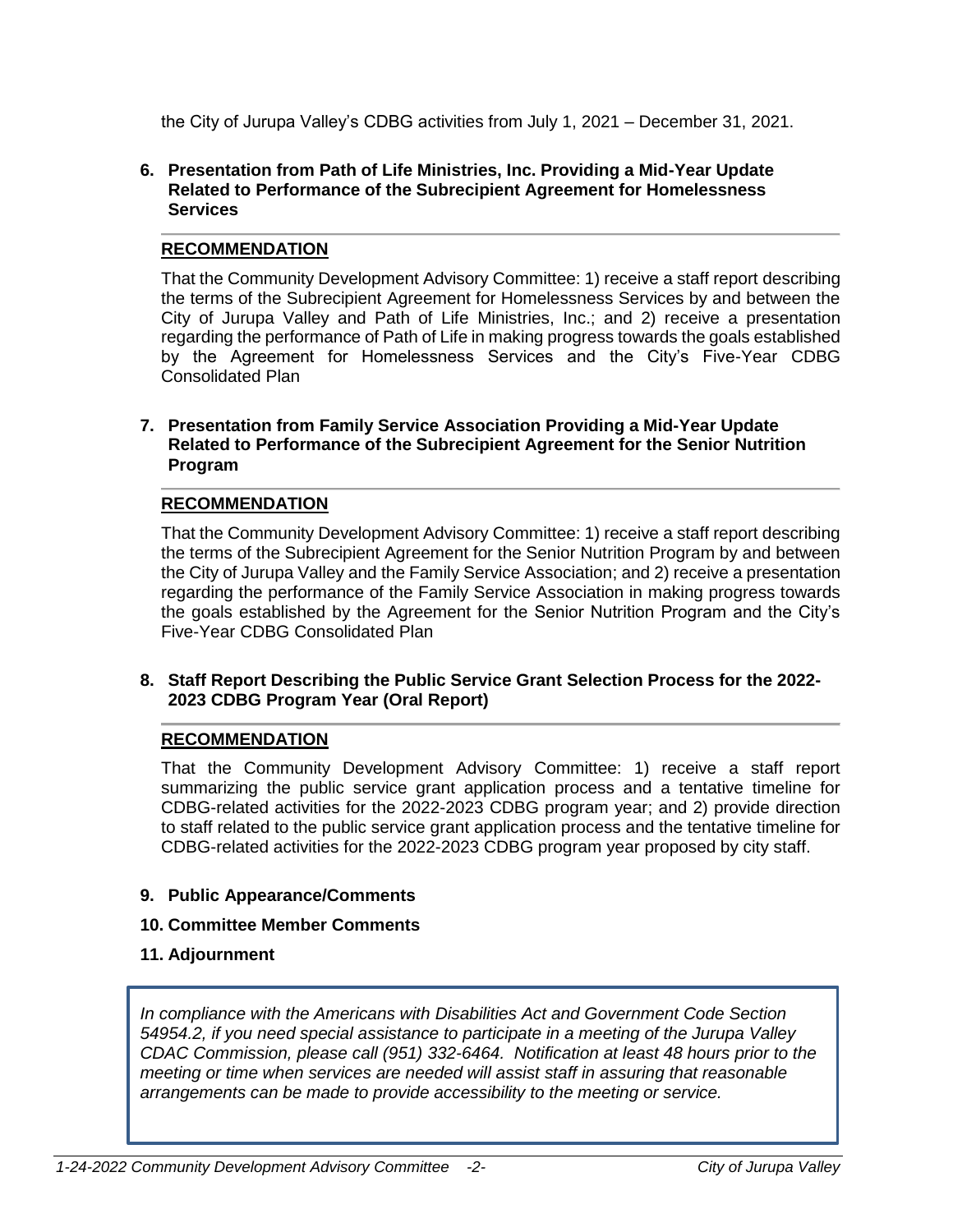*Agendas of public meetings and any other writings distributed to all, or a majority of, the Jurupa Valley Community Development Advisory Committee in connection with a matter subject to discussion or consideration at an open meeting of the Community Development Advisory Committee are public records. If such writing is distributed less than 72 hours prior to a public meeting, the writing will be made available for public inspection at the City of Jurupa Valley, 8930 Limonite Ave., Jurupa Valley, CA 92509, at the time the writing is distributed to all, or a majority of, the Jurupa Valley Community Development Advisory Committee. The Community Development Advisory Committee may also post the writing on its Internet website at [www.jurupavalley.org.](http://www.jurupavalley.org/)*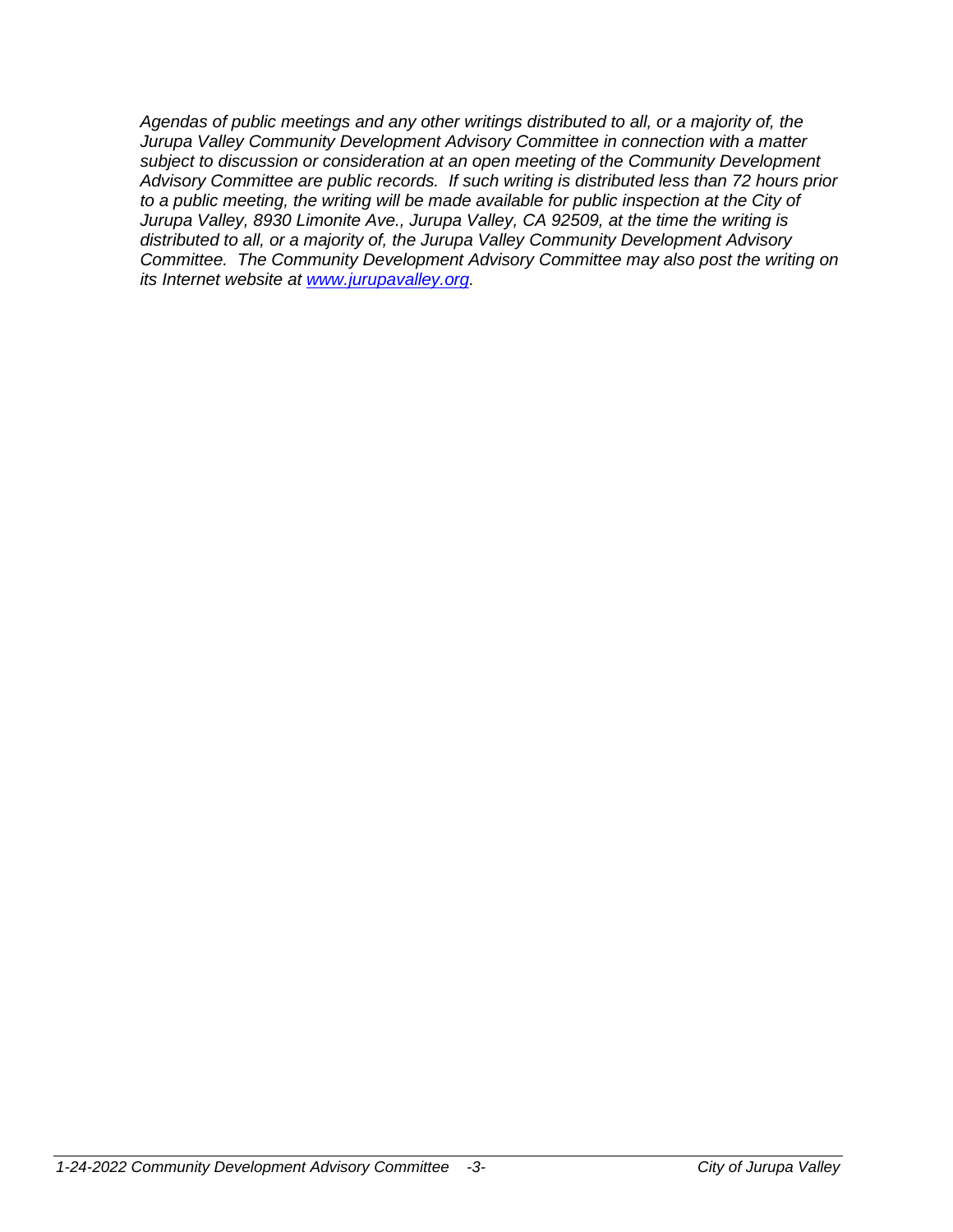# **City of Jurupa Valley**

# *STAFF REPORT*

**DATE: JANUARY 24, 2022**

**TO: COMMUNITY DEVELOPMENT ADVISORY COMMITTEE**

**FROM: AMY SELLS, PRINCIPAL MANAGEMENT ANALYST**

**SUBJECT: AGENDA ITEM NO. 5**

**RECEIVE A MID-YEAR PERFORMANCE UPDATE FROM PATH OF LIFE MINISTRIES, INC. AND THE FAMILY SERVICE ASSOCIATION**

## **RECOMMENDATION**

- 1) That the Community Development Advisory Committee receive a report from City staff describing the disbursement of CDBG 2021-22 and CDBG-CV Public Service Grants, and;
- 2) That the Community Development Advisory Committee receive a mid-year performance report from Path of Life Ministries, Inc. and the Family Service Association

## **BACKGROUND**

The City received a \$1,174,850.00 allocation of CDBG funds for the 2021-22 program year. Roughly 15% (\$173,668.00) of that total CDBG allocation was identified for Public Service Grant (PSG) funding. On March 8, 2021, the Community Development Advisory Committee (CDAC) finalized their PSG funding recommendations. The CDAC recommended that Path of Life Ministries, Inc. (Path of Life) be awarded \$153,668.00 for the provision of homelessness response and prevention services. The CDAC also recommended that the Family Service Association (FSA) be awarded \$20,000.00 to provide enhancements to the senior meal program delivered at the Eddie D. Smith Senior Center. Those recommendations were accepted by the City Council and agreements with both Path of Life Ministries and FSA were entered into on June 17, 2021.

In response to the COVID-19 pandemic, the Coronavirus Aid, Relief, and Economic Security ("CARES") Act on March 27, 2020 was signed into Federal law. Part of the CARES Act package included an extra "CDBG-CV" allocation for the City of Jurupa Valley in the amount of \$702,928.00. Like traditional CDBG funds, CDBG-CV funds must be spent in ways that advance the economic and housing needs of low-moderate income persons. In addition to the traditional CDBG funding requirements, CDBG-CV funds must also be spent in ways that prepare for or respond to the COVID-19 pandemic.

On June 8, 2020, the CDAC made formal funding recommendations for public service grantees utilizing CDBG-CV funds. The CDAC recommended that Path of Life receive \$255,500.00 for emergency homelessness housing and homelessness prevention. The CDAC also recommended that the FSA receive \$25,500.00 to distribute sanitation kits to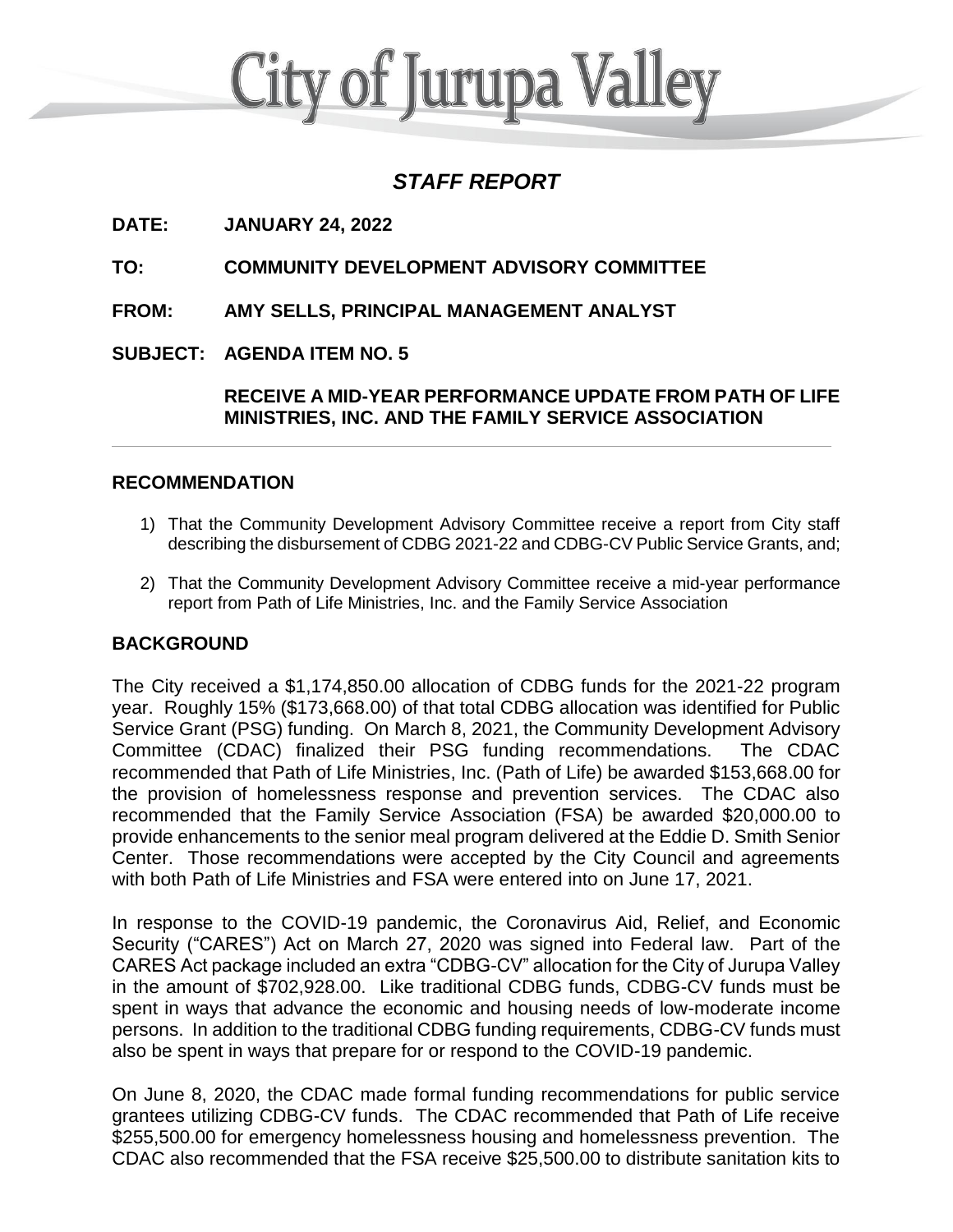at-risk senior citizens. These funding recommendations were approved by the City Council on June 4, 2020.

On March 4, 2021, the City Council approved the second allocation of CDBG-CV funding (CDBG-CV3) in the amount of \$580,000 for a Rental Assistance Program (RAP), \$530,000 for rental assistance and \$50,000 for administration. The purpose of the RAP was to mitigate the rapid accumulation of rental debt for low-to-moderate income tenants in Jurupa Valley. After a Notice of Funding Availability process, the City selected Path of Life Ministries to administer the program.

The table below provides a visual illustration of the funding that Path of Life and FSA received from both the CDBG 2021-22 budget and the CDBG-CV budget.

| <b>PSG Recipient</b>                 | <b>Activity</b>                                                                                           | <b>Funding</b><br><b>Source</b> | <b>Funding</b> |
|--------------------------------------|-----------------------------------------------------------------------------------------------------------|---------------------------------|----------------|
| Path of Life<br>Ministries, Inc.     | Homeless shelter space (x4 beds/night),<br>outreach, prevention, and case<br>management.                  | <b>CDBG</b><br>2021-22          | \$153,668.00   |
| Path of Life<br>Ministries, Inc.     | Two market-rate rental apartments,<br>homelessness prevention, increased<br>outreach and case management. | CDBG-<br><b>CV</b>              | \$255,500.00   |
| <b>Family Service</b><br>Association | Enhanced senior meal program at the<br><b>Eddie D. Smith Senior Center</b>                                | <b>CDBG</b><br>2021-22          | \$20,000.00    |
| <b>Family Service</b><br>Association | Distribution of sanitation kits (hand<br>sanitizer, masks, gloves, PPE, etc.) for<br>seniors              | CDBG-<br>CV                     | \$25,500.00    |
| Path of Life<br>Ministries, Inc.     | Rental Assistance Program to provide<br>direct economic relief to tenants and<br>landlords                | CDBG-<br>CV3                    | \$580,000      |

# **ANALYSIS**

To assist the CDAC in monitoring the performance of public service grant recipients, City staff have asked Path of Life and FSA to prepare oral presentations for the January 24, 2022 meeting. The CDAC will have the opportunity to ask specific, performance-related questions of each PSG recipient.

# Path of Life Activities:

The CDBG 2021-22 programming for Path of Life is moving routinely at a steady pace. The first allocation of CDBG-CV funding is providing two rental homes for homeless shelters for families. These units keep families together and/or house individuals, which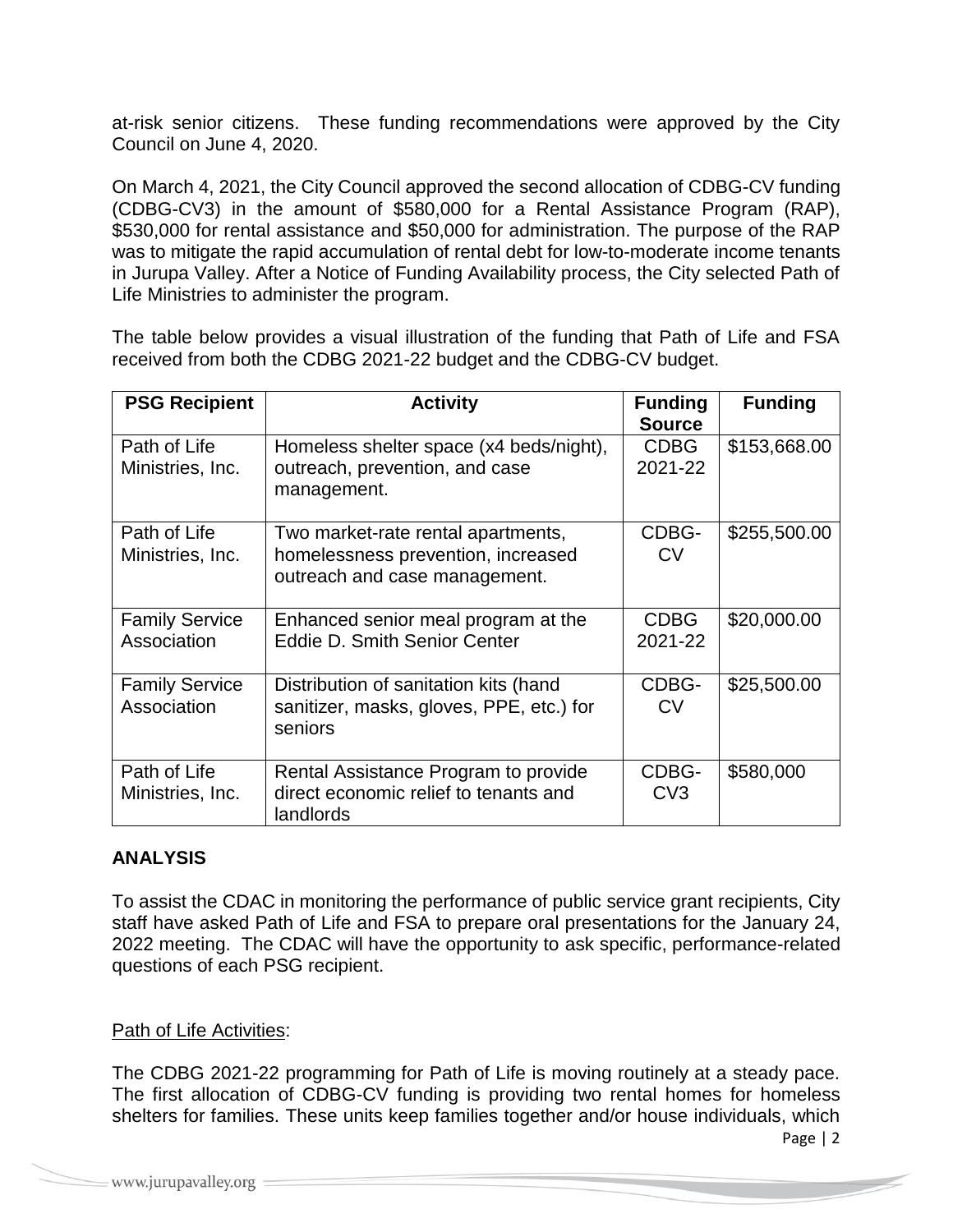meet "at-risk" criteria for Covid-19 or other illness that require them to be physically separated from the relatively crowded Riverside shelter.

The Rental Assistance Program that was established from the CDBG-CV3 money has faced some redundancy with distributing the rental support. When the additional CDBG-CV3 funding was allocated, rental assistance was the major component of the allowed uses for the funds and accordingly, the State of California and the County of Riverside both established programs as well. With these additional programs in place, the demand for these funds are not as strong as anticipated. Staff is meeting with the CDBG consultant to discuss options to distribute some of the funding to areas of greater need due to the effects of COVID-19.

## Family Service Association Activities:

In response to the COVID-19 pandemic, and seniors being asked to shelter-in-place, during quarter 1, FSA continued to distribute meal packages to seniors once per week, drive-thru style at the Eddie Dee Smith Senior Center. During quarter 1, FSA served 144 seniors. The Jurupa Area Recreation and Park District (JARPD) continues to manage the day-to-day operations of the Eddie D. Smith Senior Center.

## **FINANCIAL IMPACT**

Public service grant allocations are derived from the City's CDBG 2021-22 and CDBG-CV and CV3 allocations. No impact to the City's General Fund.

# **ALTERNATIVES**

1. Provide alternate recommendations to City staff.

\*\*\*\*\*\*\*\*\*\*\*\*\*\*\*\*\*\*\*\*\*\*\*\*\*\* SIGNATURES ON FOLLOWING PAGE \*\*\*\*\*\*\*\*\*\*\*\*\*\*\*\*\*\*\*\*\*